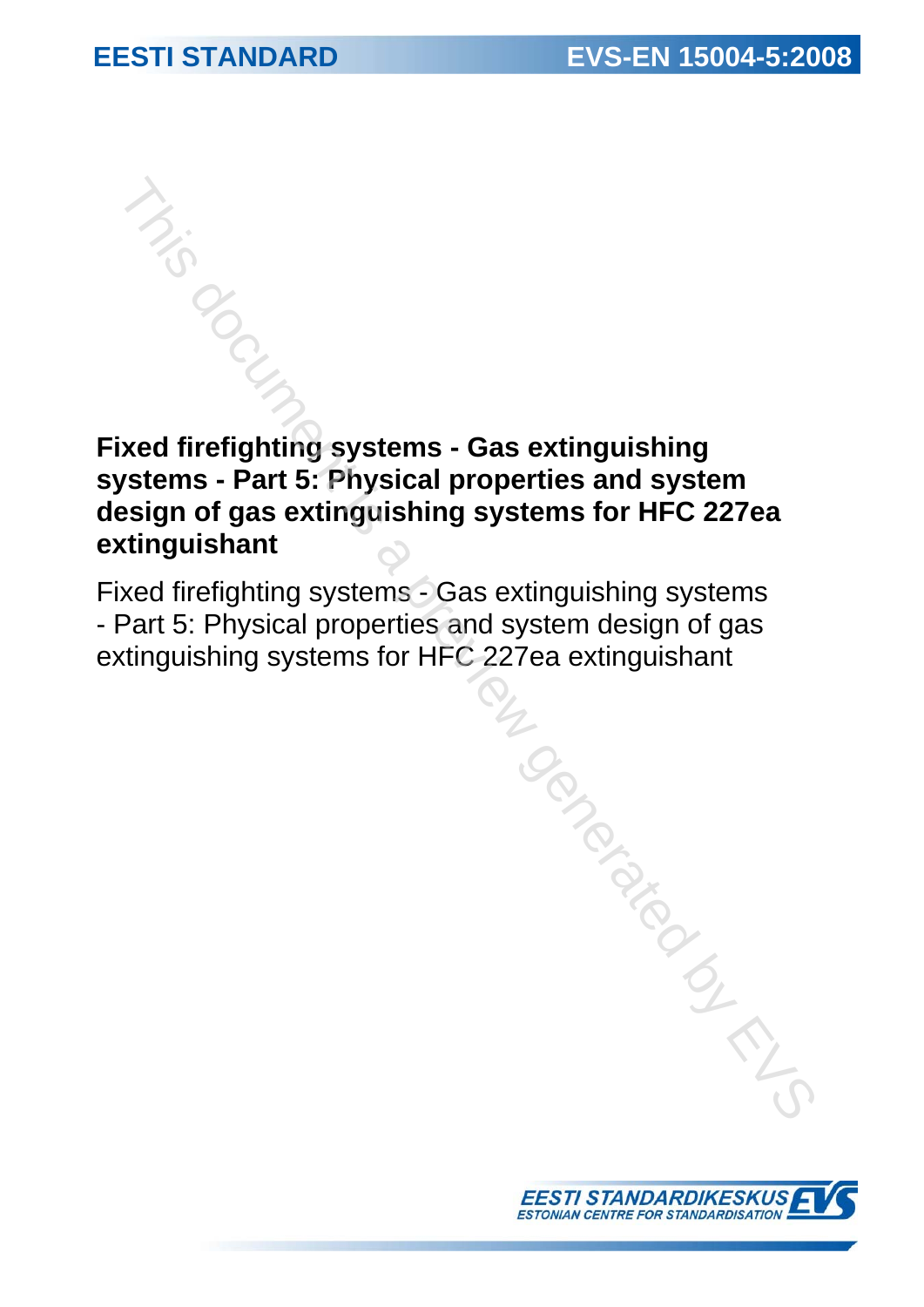# **EESTI STANDARDI EESSÕNA NATIONAL FOREWORD**

| Käesolev Eesti standard EVS-EN 15004-5:2008<br>sisaldab Euroopa standardi EN 15004-5:2008<br>ingliskeelset teksti.                                   | This Estonian standard EVS-EN 15004-5:2008<br>consists of the English text of the European<br>standard EN 15004-5:2008.                                                                                                                      |
|------------------------------------------------------------------------------------------------------------------------------------------------------|----------------------------------------------------------------------------------------------------------------------------------------------------------------------------------------------------------------------------------------------|
| Standard on kinnitatud Eesti Standardikeskuse<br>21.07.2008 käskkirjaga ja jõustub sellekohase<br>teate avaldamisel EVS Teatajas.                    | This standard is ratified with the order of<br>Estonian Centre for Standardisation dated<br>21.07.2008 and is endorsed with the notification<br>published in the official bulletin of the Estonian<br>national standardisation organisation. |
| Euroopa standardimisorganisatsioonide poolt<br>rahvuslikele liikmetele Euroopa standardi teksti<br>kättesaadavaks tegemise kuupäev on<br>04.06.2008. | Date of Availability of the European standard text<br>04.06.2008.                                                                                                                                                                            |
| Standard on kättesaadav Eesti<br>standardiorganisatsioonist.                                                                                         | The standard is available from Estonian<br>standardisation organisation.                                                                                                                                                                     |
|                                                                                                                                                      | January 1919                                                                                                                                                                                                                                 |
| ICS 13.220.20                                                                                                                                        |                                                                                                                                                                                                                                              |
| Võtmesõnad:                                                                                                                                          |                                                                                                                                                                                                                                              |
|                                                                                                                                                      | LON                                                                                                                                                                                                                                          |
|                                                                                                                                                      |                                                                                                                                                                                                                                              |
|                                                                                                                                                      |                                                                                                                                                                                                                                              |
|                                                                                                                                                      |                                                                                                                                                                                                                                              |
|                                                                                                                                                      | PARTICIPAL M                                                                                                                                                                                                                                 |

**Standardite reprodutseerimis- ja levitamisõigus kuulub Eesti Standardikeskusele** 

Andmete paljundamine, taastekitamine, kopeerimine, salvestamine elektroonilisse süsteemi või edastamine ükskõik millises vormis või millisel teel on keelatud ilma Eesti Standardikeskuse poolt antud kirjaliku loata.

Kui Teil on küsimusi standardite autorikaitse kohta, palun võtke ühendust Eesti Standardikeskusega: Aru 10 Tallinn 10317 Eesti; www.evs.ee; Telefon: 605 5050; E-post: info@evs.ee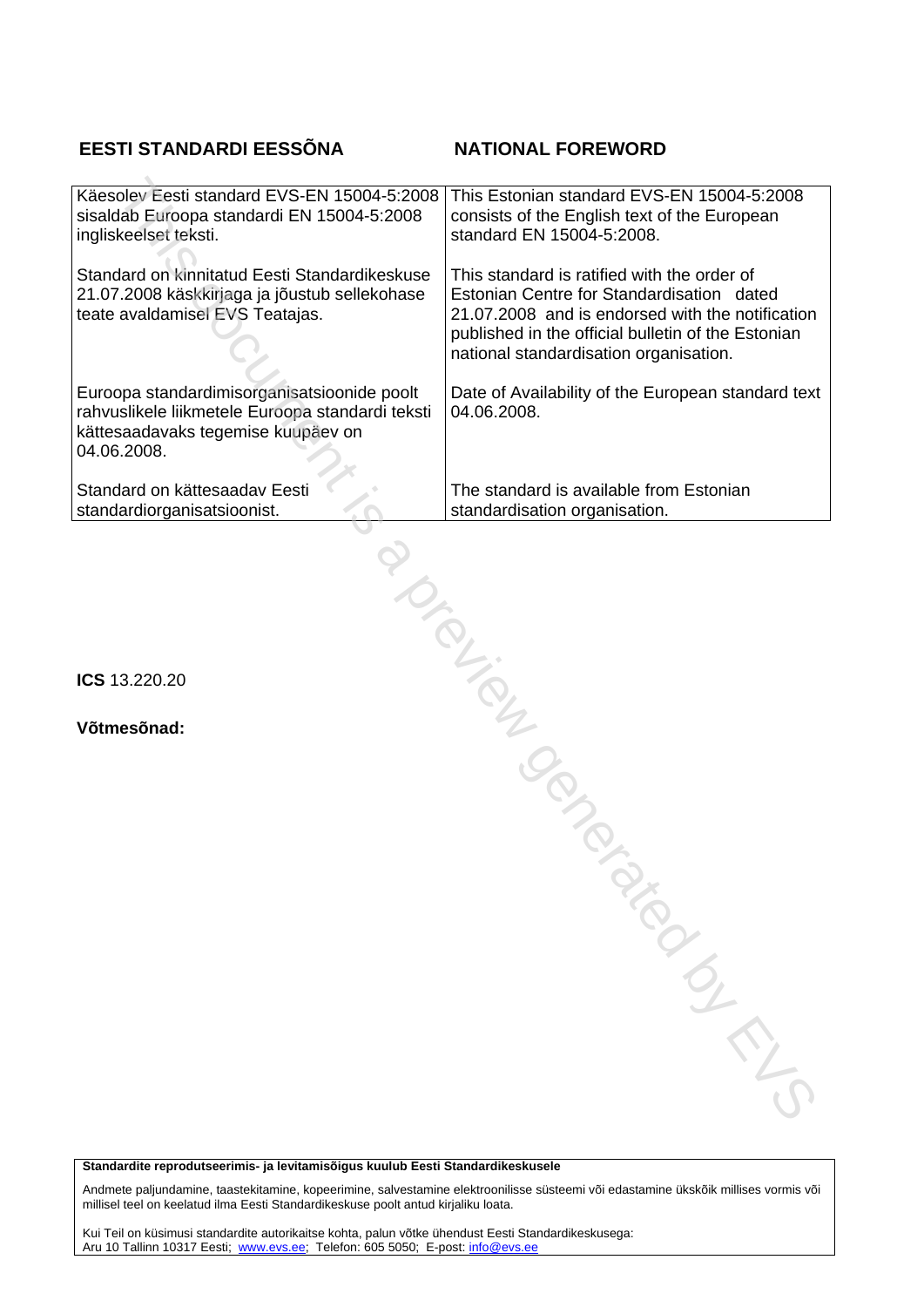# EUROPEAN STANDARD NORME EUROPÉENNE EUROPÄISCHE NORM

# **EN 15004-5**

June 2008

ICS 13.220.20

English Version

## Fixed firefighting systems - Gas extinguishing systems - Part 5: Physical properties and system design of gas extinguishing systems for HFC 227ea extinguishant (ISO 14520-9:2006, modified)

Installations fixes de lutte contre l'incendie - Installations d'extinction à gaz - Partie 5 : Propriétés physiques et conception des systèmes pour agent extincteur HFC 227ea (ISO 14520-9:2006, modifiée)

Ortsfeste Brandbekämpfungsanlagen - Löschanlagen mit gasförmigen Löschmitteln - Teil 5: Physikalische Eigenschaften und Anlagenauslegung für Feuerlöschmittel HFC 227ea (ISO 14520-9:2006, modifiziert)

This European Standard was approved by CEN on 26 April 2008.

CEN members are bound to comply with the CEN/CENELEC Internal Regulations which stipulate the conditions for giving this European Standard the status of a national standard without any alteration. Up-to-date lists and bibliographical references concerning such national standards may be obtained on application to the CEN Management Centre or to any CEN member.

This European Standard exists in three official versions (English, French, German). A version in any other language made by translation under the responsibility of a CEN member into its own language and notified to the CEN Management Centre has the same status as the official versions.

CEN members are the national standards bodies of Austria, Belgium, Bulgaria, Cyprus, Czech Republic, Denmark, Estonia, Finland, France, Germany, Greece, Hungary, Iceland, Ireland, Italy, Latvia, Lithuania, Luxembourg, Malta, Netherlands, Norway, Poland, Portugal, Romania, Slovakia, Slovenia, Spain, Sweden, Switzerland and United Kingdom.



EUROPEAN COMMITTEE FOR STANDARDIZATION COMITÉ EUROPÉEN DE NORMALISATION EUROPÄISCHES KOMITEE FÜR NORMUNG **Mission Crewith in Preview** 

**Management Centre: rue de Stassart, 36 B-1050 Brussels**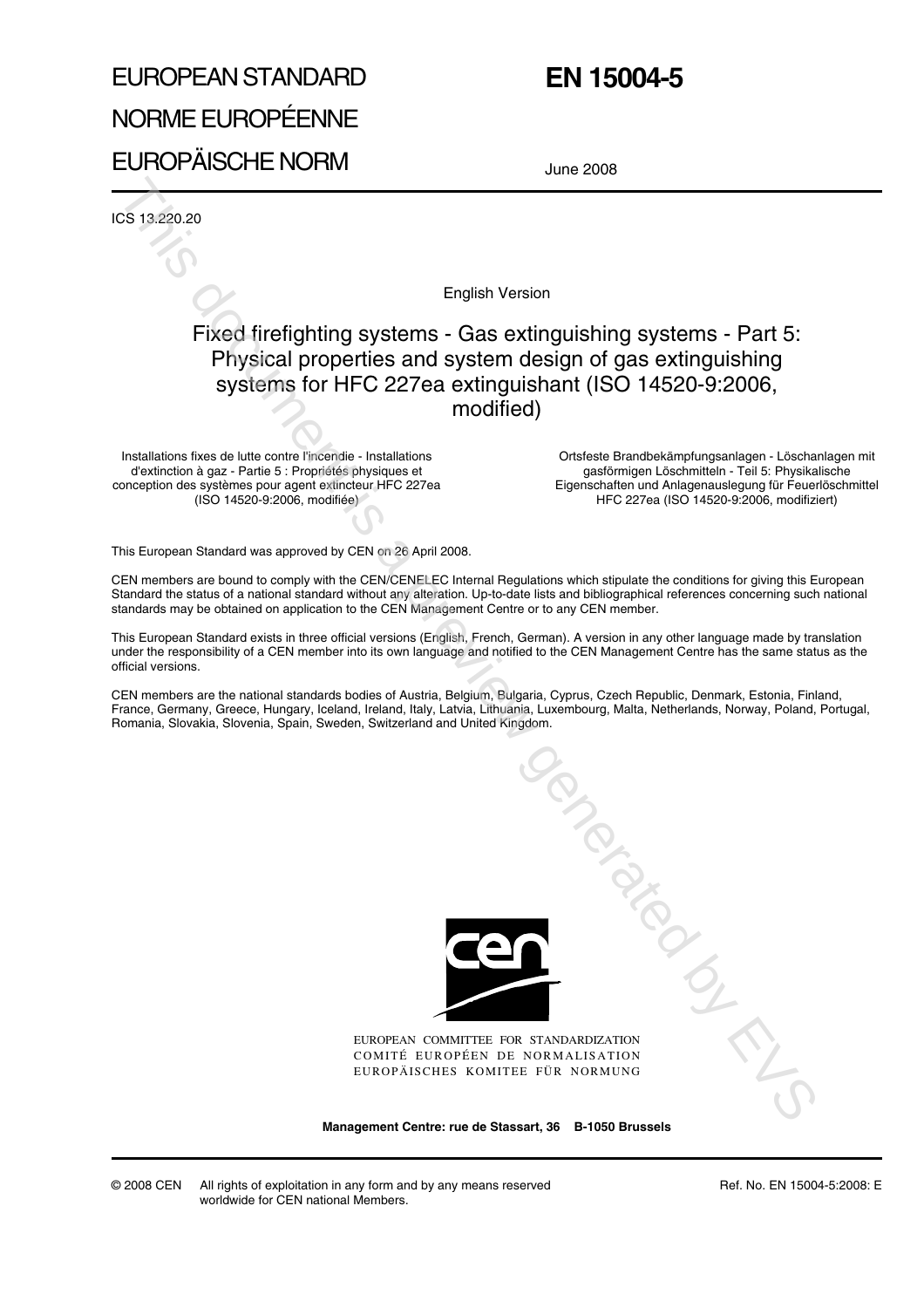# **Contents**

#### Page

| 1                      |  |
|------------------------|--|
| $\mathbf{2}$           |  |
| 3                      |  |
| 4<br>4.1               |  |
| 4.2                    |  |
| 5                      |  |
| 6<br>6.1<br>6.2<br>6.3 |  |
|                        |  |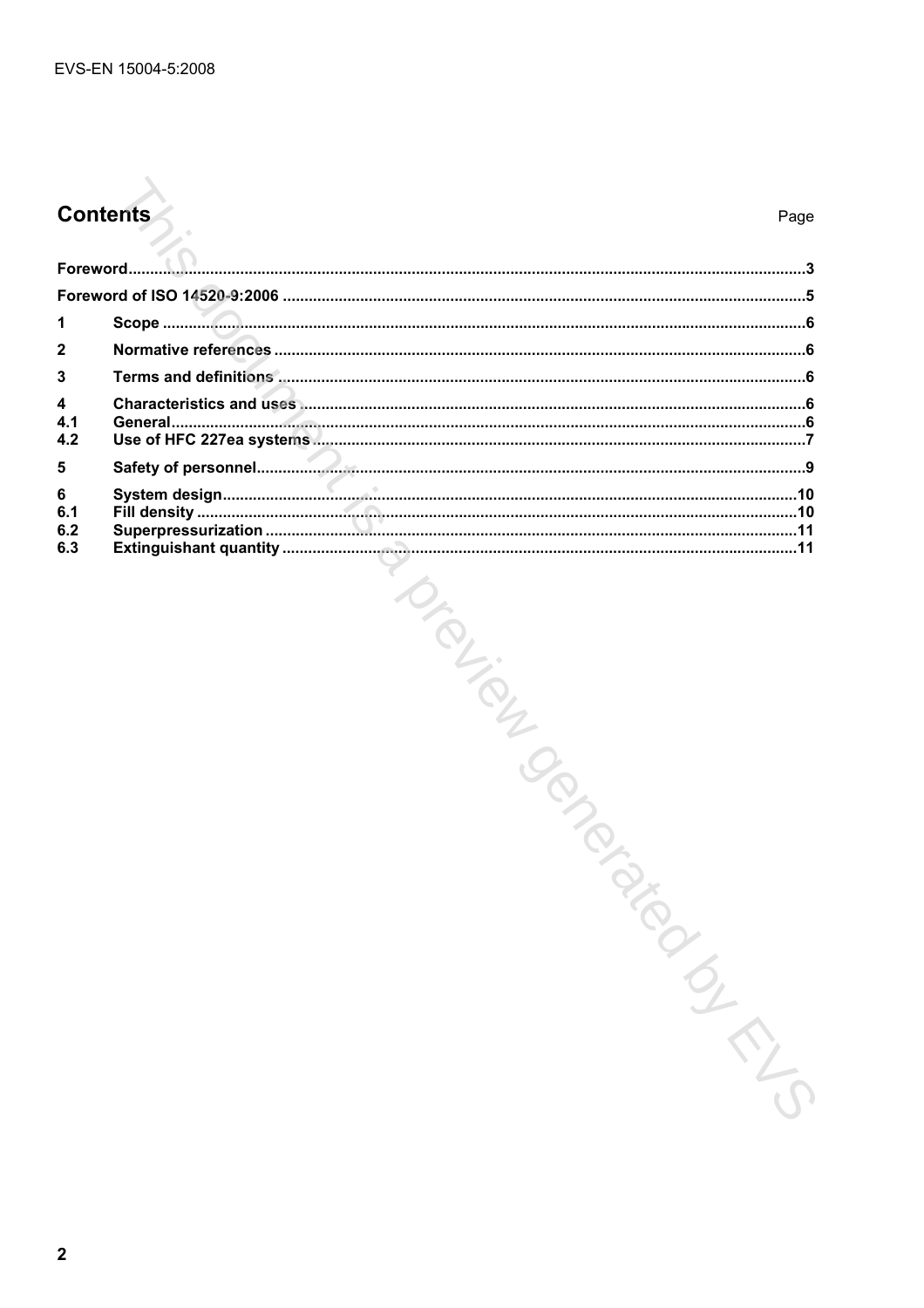# **Foreword**

This document (EN 15004-5:2008) has been prepared by Technical Committee CEN/TC 191 "Fixed firefighting systems", the secretariat of which is held by BSI.

This European Standard shall be given the status of a national standard, either by publication of an identical text or by endorsement, at the latest by December 2008, and conflicting national standards shall be withdrawn at the latest by December 2008.

Attention is drawn to the possibility that some of the elements of this document may be the subject of patent rights. CEN [and/or CENELEC] shall not be held responsible for identifying any or all such patent rights.

The text of the International Standard ISO 14520-9:2006 from Technical Committee ISO/TC 21 "Equipment for fire protection and fire fighting" of the International Organization for Standardization (ISO) has been taken over as a European Standard by Technical Committee CEN/TC 191 "Fixed firefighting systems", the secretariat of which is held by BSI, with common modifications which are indicated by a straight line in the margin of the text. **Forewoord**<br>This document (EN 15004-52008) has been prepared by Technical Committee CENTC 191<br>
This European Standard shall be given the status of a national standard, either by publication of an identifying systems", the

This European Standard will consist of the following parts, under the general title *Fixed firefighting systems – Gas extinguishing systems:* 

- *Part 1: Design, installation and maintenance (ISO 14520-1, modified)*
- *Part 2: Physical properties and system design of gas extinguishing systems for FK-5-1-12 extinguishant (ISO 14520-5, modified)*
- *Part 3: Physical properties and system design of gas extinguishing systems for HCFC Blend A extinguishant (ISO 14520-6, modified)*
- *Part 4: Physical properties and system design of gas extinguishing systems for HFC 125 extinguishant (ISO 14520-8, modified)*
- *Part 5: Physical properties and system design of gas extinguishing systems for HFC 227ea extinguishant (ISO 14520-9, modified)*
- *Part 6: Physical properties and system design of gas extinguishing systems for HFC 23 extinguishant (ISO 14520-10, modified)*
- *Part 7: Physical properties and system design of gas extinguishing systems for IG-01 extinguishant (ISO 14520-12, modified)*
- *Part 8: Physical properties and system design of gas extinguishing systems for IG-100 extinguishant (ISO 14520-13, modified)*
- *Part 9: Physical properties and system design of gas extinguishing systems for IG-55 extinguishant (ISO 14520-14, modified)*
- *Part 10: Physical properties and system design of gas extinguishing systems for IG-541 extinguishant (ISO 14520-15, modified)*

The International Standards ISO 14520-2 and ISO 14520-11, which dealt with CF<sub>3</sub>I and HFC 236fa extinguishants, respectively, have not been implemented by CEN, as CF<sub>3</sub>I extinguishant is only valid for local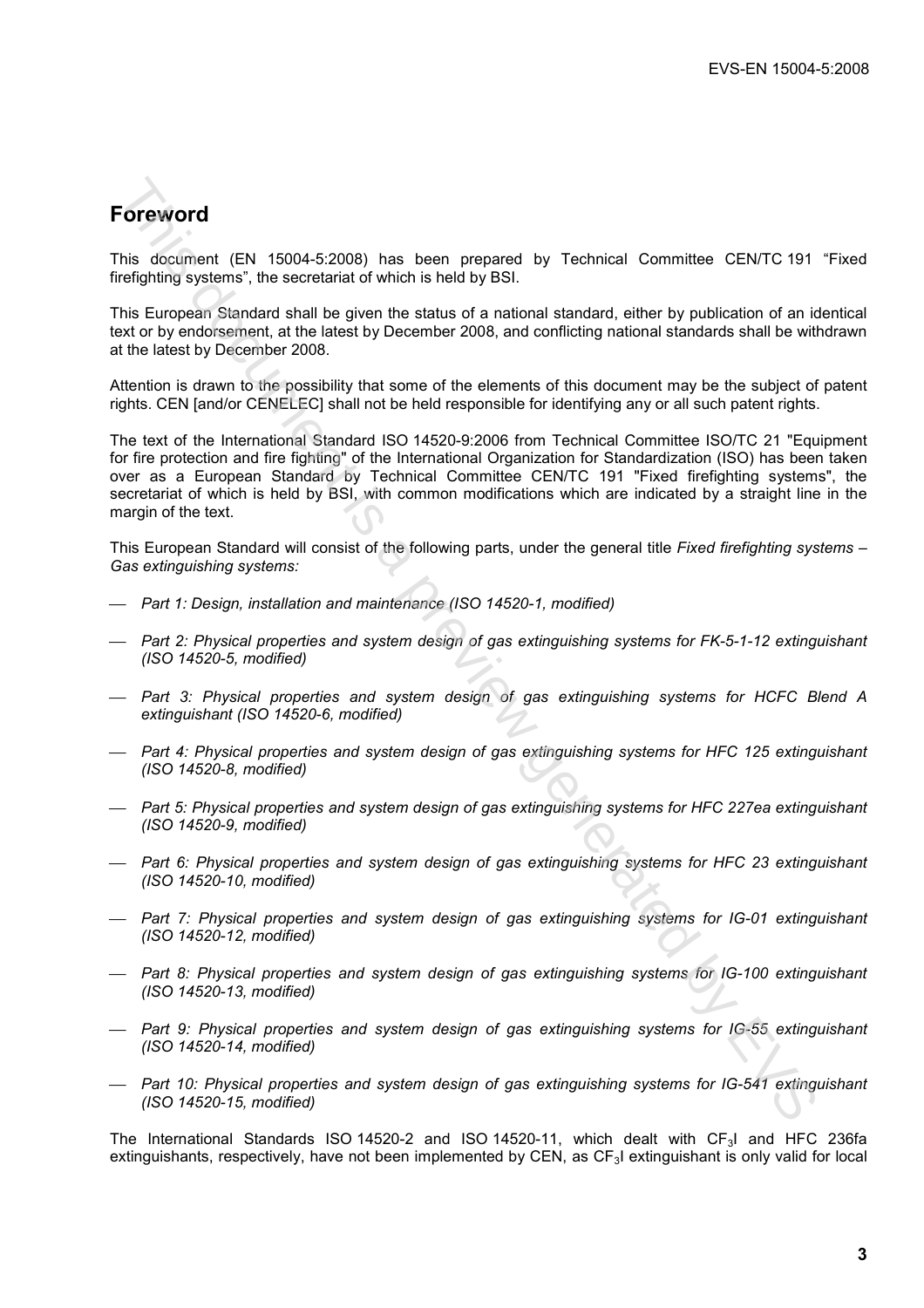application and HFC 236fa extinguishant is only applicable for portable fire extinguishers and local application, respectively, which is not covered by the scope.

According to the CEN/CENELEC Internal Regulations, the national standards organizations of the following countries are bound to implement this European Standard: Austria, Belgium, Bulgaria, Cyprus, Czech Republic, Denmark, Estonia, Finland, France, Germany, Greece, Hungary, Iceland, Ireland, Italy, Latvia, Lithuania, Luxembourg, Malta, Netherlands, Norway, Poland, Portugal, Romania, Slovakia, Slovenia, Spain, Sweden, Switzerland and the United Kingdom. g to the CCNICE-ISE Cherence Regulations, the national standards congressions of the following to the following<br>and since bound to implement this European Standard: Austria. Belgium, Bugaria. Cyprus, Czech,<br>Luxambourg, Mal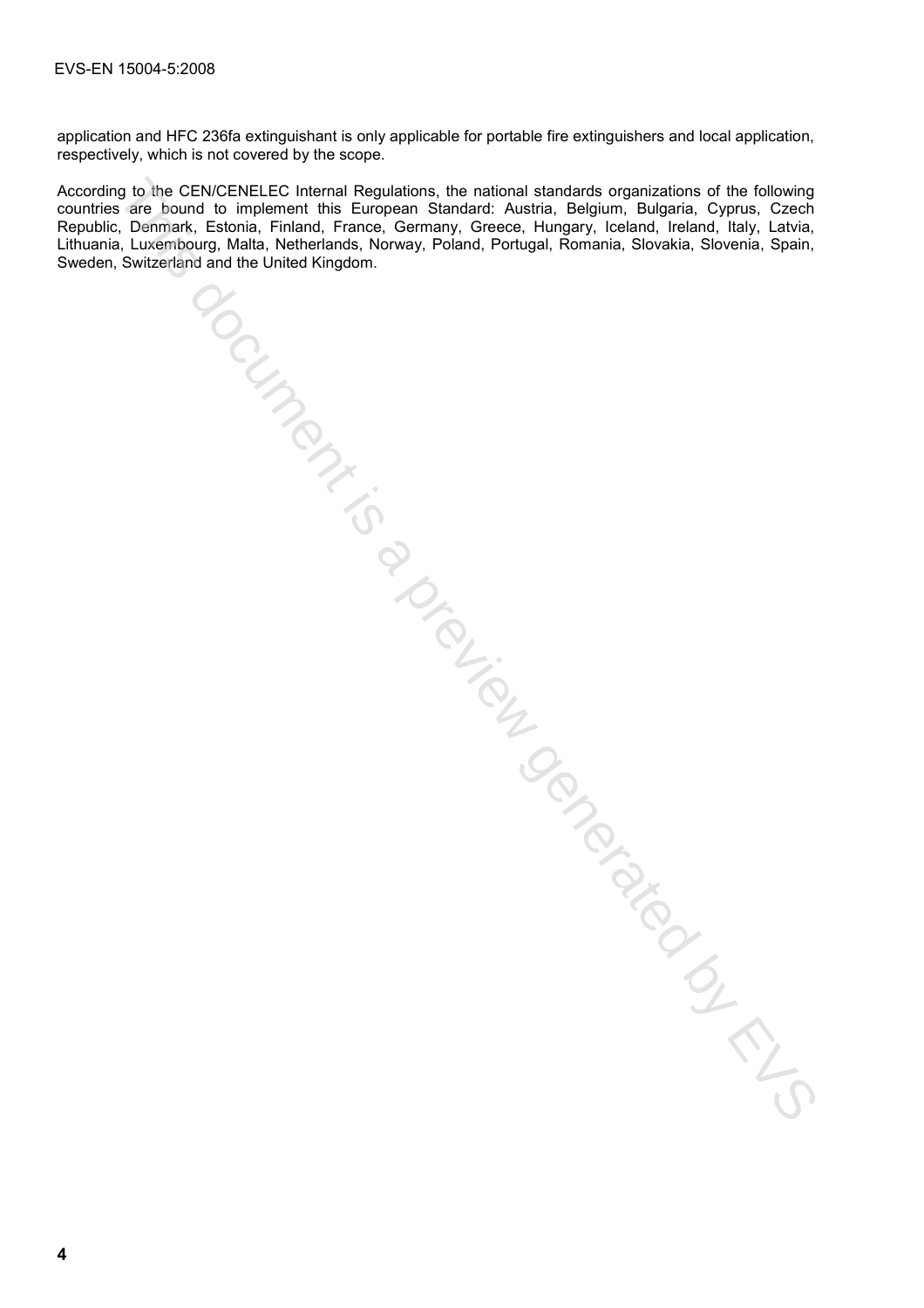# **Foreword of ISO 14520-9:2006**

ISO (the International Organization for Standardization) is a worldwide federation of national standards bodies (ISO member bodies). The work of preparing International Standards is normally carried out through ISO technical committees. Each member body interested in a subject for which a technical committee has been established has the right to be represented on that committee. International organizations, governmental and non-governmental, in liaison with ISO, also take part in the work. ISO collaborates closely with the International Electrotechnical Commission (IEC) on all matters of electrotechnical standardization.

International Standards are drafted in accordance with the rules given in the ISO/IEC Directives, Part 2.

The main task of technical committees is to prepare International Standards. Draft International Standards adopted by the technical committees are circulated to the member bodies for voting. Publication as an International Standard requires approval by at least 75 % of the member bodies casting a vote.

Attention is drawn to the possibility that some of the elements of this document may be the subject of patent rights. ISO shall not be held responsible for identifying any or all such patent rights.

ISO 14520-9 was prepared by Technical Committee ISO/TC 21, *Equipment for fire protection and fire fighting*, Subcommittee SC 8, *Gaseous media and firefighting systems using gas*.

This second edition cancels and replaces the first edition (ISO 14520-9:2000), which has been technically revised.

ISO 14520 consists of the following parts, under the general title *Gaseous media fire extinguishing systems — Physical properties and system design*:

- *Part 1: General requirements*
- *Part 2: CF3I extinguishant*
- *Part 5: FK-5-1-12 extinguishant*
- *Part 6: HCFC Blend A extinguishant*
- *Part 8: HFC 125 extinguishant*
- *Part 9: HFC 227ea extinguishant*
- *Part 10: HFC 23 extinguishant*
- *Part 11: HFC 236fa extinguishant*
- *Part 12: IG-01 extinguishant*
- *Part 13: IG-100 extinguishant*
- *Part 14: IG-55 extinguishant*
- *Part 15: IG-541 extinguishant*

Parts 3, 4 and 7, which dealt with FC-2-1-8, FC-3-1-10 and HCFC 124 extinguishants, respectively, have been withdrawn, as these types are no longer manufactured. **Propies Instrumental By Created By Concernation**